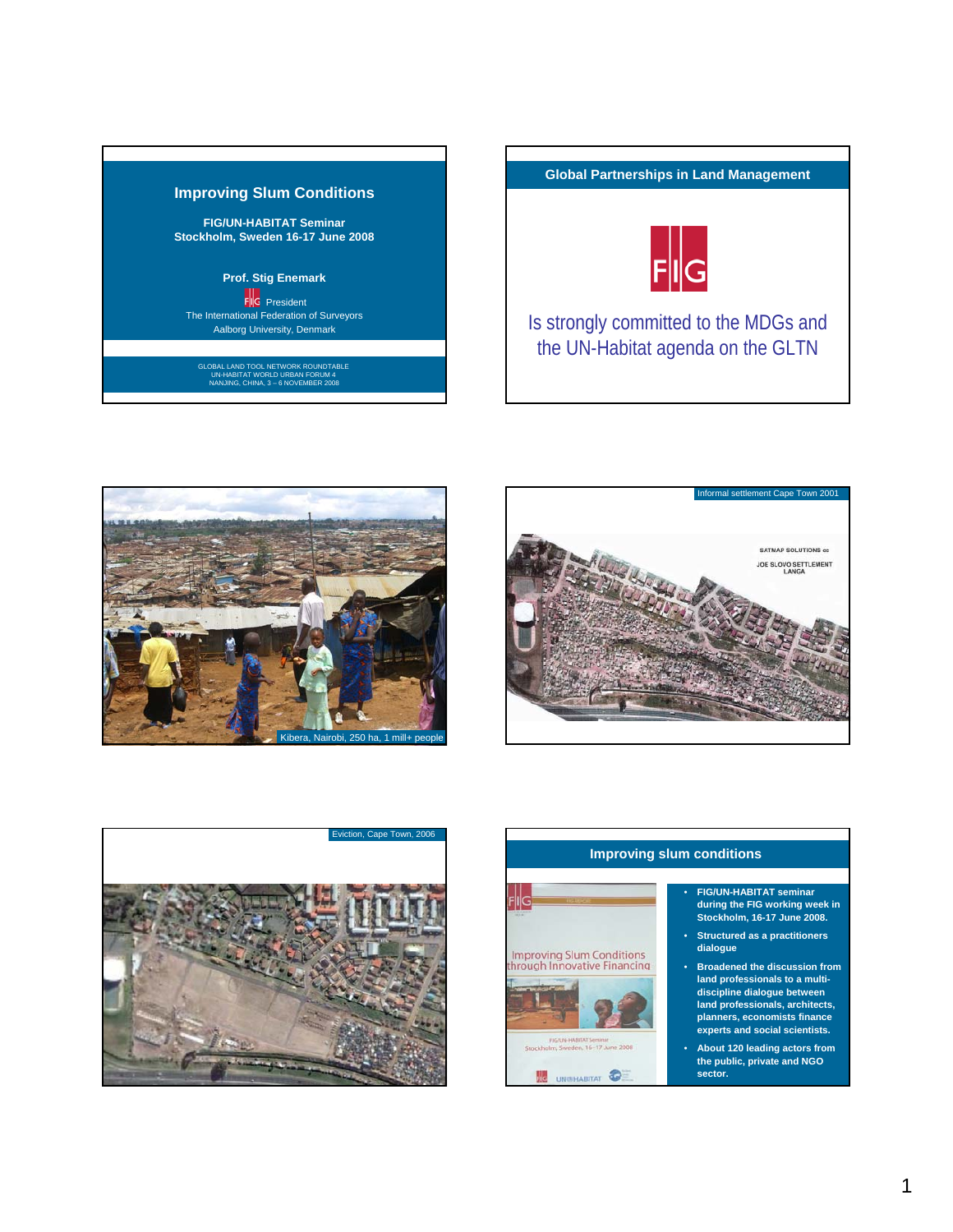



# **Keynote presentations…(8)**

*Ms Anna Tibaijuka*, Undersecretary General and Executive Director, UN-Habitat:

- 1 billion slum dwellers in urban areas
- Only 20% of parcels in the world are registered • Only 2% are registered in the
- name of a woman Poor people cannot access

land and financial markets because they are not empowered

## *Mr Ashraf Ghani*, High Commission of the Legal Empowerment of the Poor:

- Four pillar approach for
- empowering the poor: Access to justice and the rule of law
- Property rights
- Labour rights
- 
- Business rights In the next 25 years USD 42-44 trillion to be invested in global urban infrastructure. Getting the design right is essential

# **Session presentations….(7)**

*Ms Dorothy Agote*, P.S., Min. of Lands, Kenya.

- Main reasons for post-election violence, is land. Slum dweller lives out of law and basic legal protection.
- LA systems old and do not respond to current needs.
- Women are not considered fit to inherit and hold property

*Geoffrey Payne,* Consultant, UK

- Impact on land titling programmes:
- Land titling programmes have failed to realize social objectives (securing the rights of the poor)

# **Dialogue sessions and key issues**

## **Dialogue sessions:**

- Southern and Eastern Africa
- Asia and Pacific
- West Africa
- Central and Eastern Europe
- Land management practices
- Revisiting Planning
- Kinking the financial resources
- Expanding the outreach of housing finance for the poor

## **Land management practices and tools**

- Social Tenure Domain model Global Land Tool Network
- (www.gltn.net) Women are discriminated by
- customary laws, by access to education and by lack of ownership rights to property, by local tribunals
- Municipalities are not able to collect rates/taxes • Need for information But for
- whom? Communities, local governments, land owners